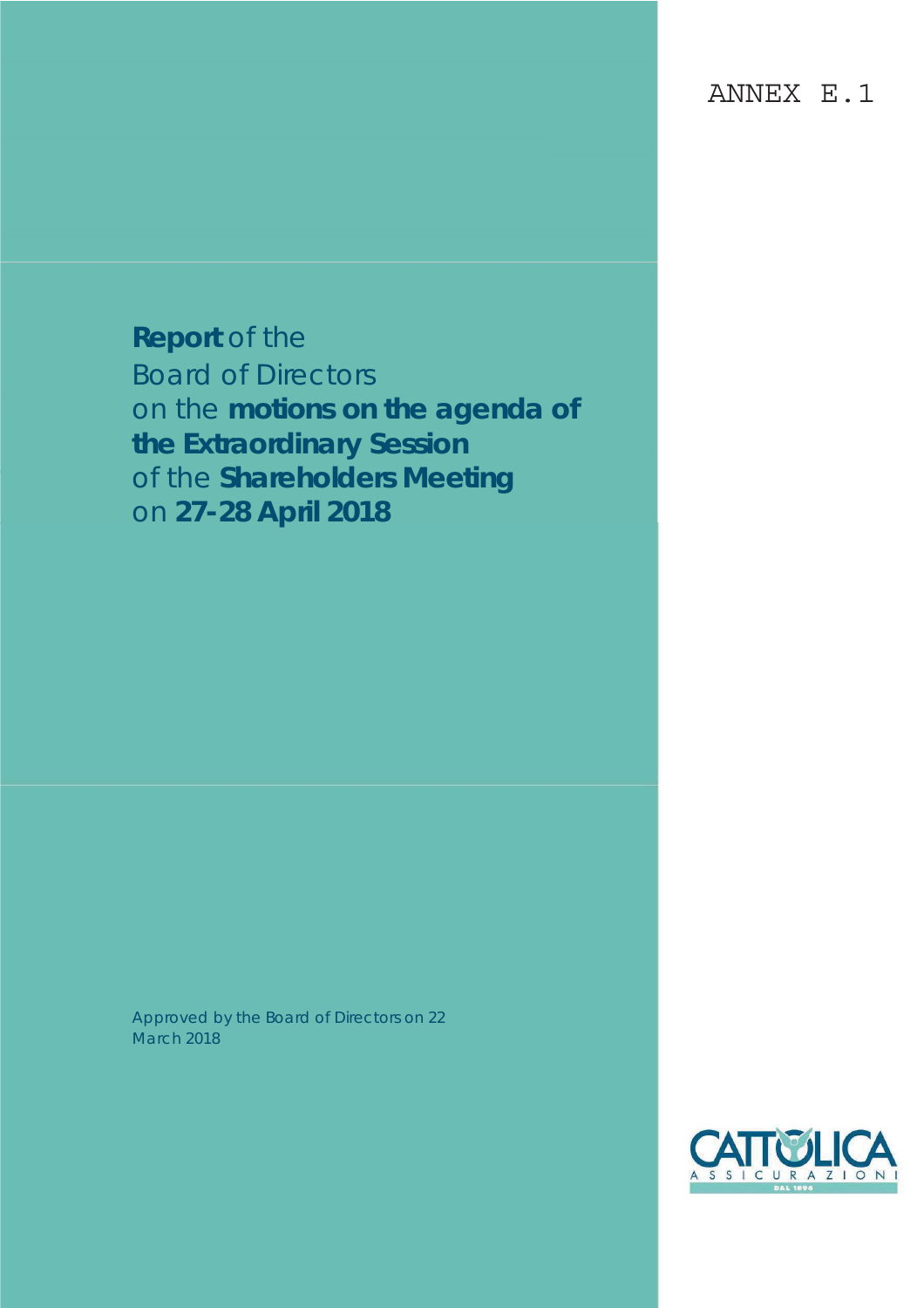Below is the report prepared by the Board of Directors, in accordance with Article 72 of the Issuer Regulations adopted by Consob Resolution 11971 dated 14 January 1999, with reference to the agenda for the Extraordinary Session of the Shareholders' Meeting on 27-28 April 2018, notably:

Extraordinary Session

 Approval of new Bylaws, also in connection with adopting the one-tier governance and control model. Resolutions related thereto and thereof.

 $\star$ 

Approval of final and transitional rules.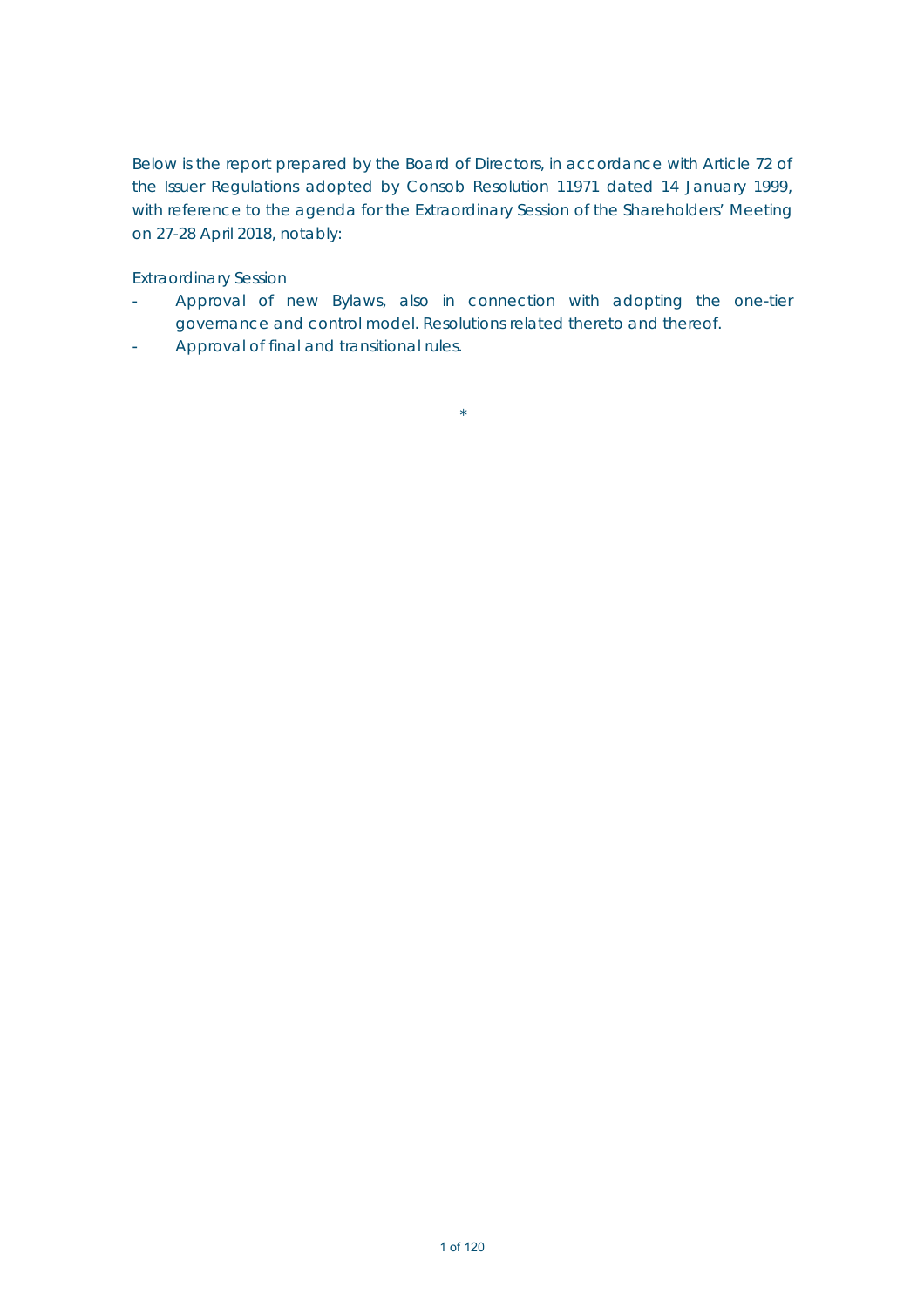### Introduction

The motion to amend the corporate Bylaws is developed and focussed along two main lines: the adoption of the one-tier system and the enhancement of the role, in the Company and its governance, of capital investors; notwithstanding the cooperative form, considered in an insurance company like Cattolica still to be useful and significant to the enterprise and for the Shareholders.

The one-tier governance system is the most widely used internationally and most recognisable by investors. This allows for centralised administration and control functions in a single administrative body, but with specific control functions attributed to the Management Audit Committee. It, also, has already undergone major, and likewise positive, testing in Italy, in the biggest publicly traded Bank. Adopting this system responds to precise Supervisory needs in that it allows both speed and concentration in governing functions, a rationalised organisation and close connection between management and control. In the case of Cattolica, however, this should lead to a significant reduction in the total number of representatives (four units), without any damage to governing ability, which will remain steadfast in the Board of Directors, which will have its traditional responsibilities, only with the addition of the control function.

Regarding the role of investors, by now also significant also in Cattolica and howsoever physiological in a listed company that is trying to have current opening to the markets and to ensure proper conduct of trading, a mechanism was introduced that could facilitate both exercising corporate rights by parties holding significant stakes in equity (in particular, exercising the rights linked to the Assembly), regardless of the known constraints as a cooperative company, and a real possibility for the same investors to be able to express themselves and have a voice with the Board of Directors. As better described in below in the illustration of the specific amendments, these are essentially intended to facilitate the presentation of the slates from the Shareholders holding stakes of equity, but at the same time to allow the Shareholders to the Board of Directors, appointed by the determinant vote of the same Shareholders, without thereby losing the typical per capita voting principle.

This way, the permanence of the cooperative form is intended to be combined with the need to make room in corporate governance for equity shareholders, primarily the institutional investors.

The set of new provisions in the bylaws gives rise to an innovative corporate system, the result of a combination of factors and different elements, but inspired by instances of innovation, rationalisation and adaptation to current market practices, however, without neglecting the enterprise's needs for stability.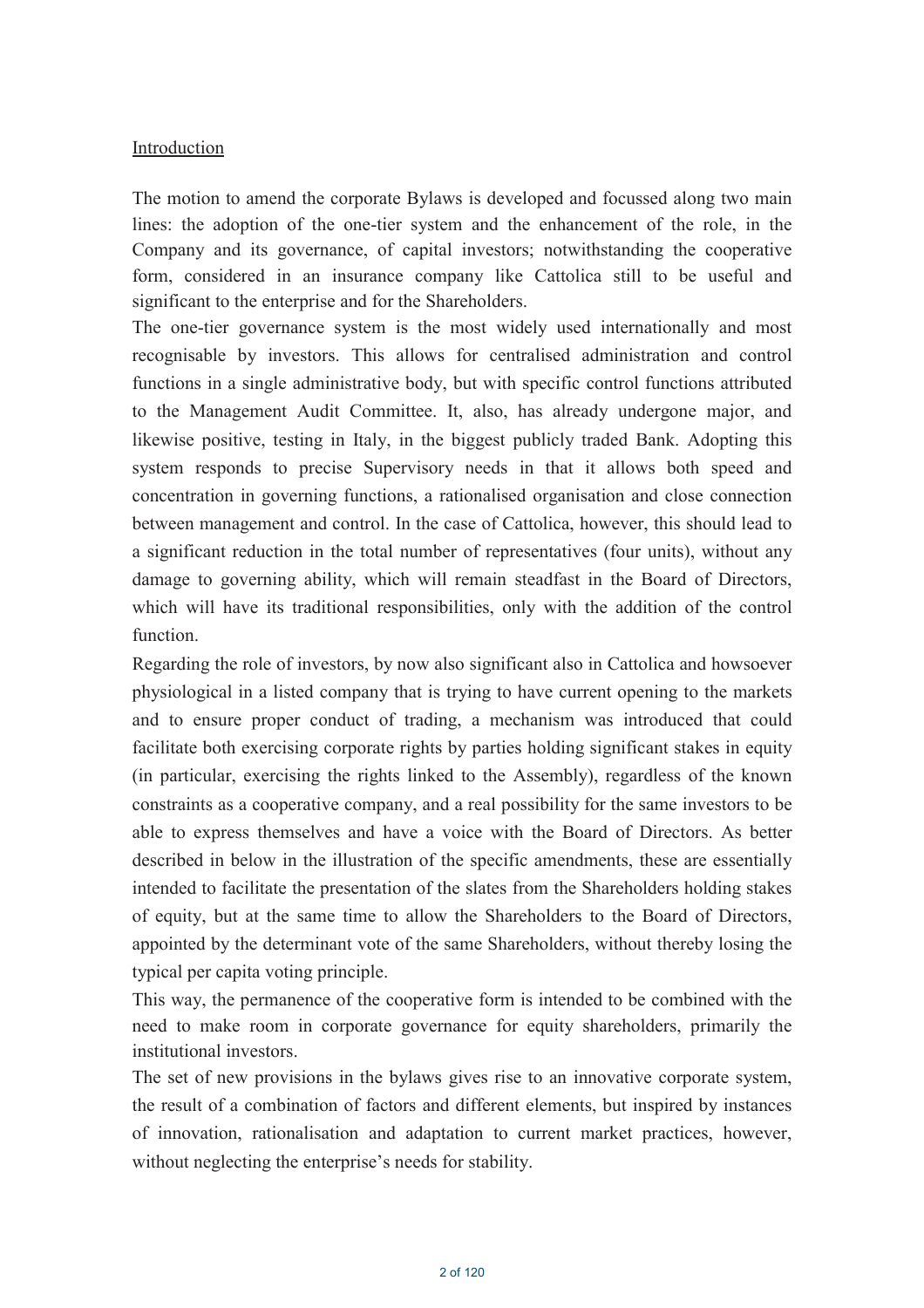The Board of Directors believes that the proposed amendments contemplate all the corporate interests in their variety and may constitute progress and evolution in the centuries-old history of the Company.

Within the context of the lines described above, various specific amendments to the articulated bylaws are included, partly linked to the logic of these stated lines, partly dictated by reasons of clarity and simplification, i.e., attributable to the need for updating and diffusing corporate governance practices. In any case, none of the draft amendments are deemed relevant to the Shareholders exercising their right of withdrawal.

The new text of the Bylaws is attached to this report sub Annex A; also attached sub Annex  $\overline{B}$  is a full copy of the Bylaws in force, with the caution that no table of comparison was provided between the current text and the new proposed text that would make the overall revision of the articles more immediate for consulting.

\* \* \* \*

#### **TITLE I - Company Name, registered office, purpose, duration (Articles 1-5)**

The Title has been revised with some operations in the articulation and from a formal standpoint.

Specifically, this Title anticipates (paragraph 3.3) the provision relating to corporate management, divided between Life and Non-life, provided in the Bylaws, within the clause relating to the financial year.

Article 4 has made explicit, in the governance of "mutuality", the indirect operations in support of Catholic Works also, but not exclusively, through the Cattolica Foundation.

\* \* \* \*

#### TITLE II - Share capital, shares (Articles 6-7)

The title has been revised in order to accommodate therein the regulation concerning share capital and shares: Article 6 thus anticipates the provisions of technical reserves under ISVAP Regulation No. 17/2008.

\* \* \* \*

#### **TITLE III - Shareholders (Articles 8-19)**

Title III brings together the overall regulation of the corporate relationship, with reference to the admission requirements, the steps, the events that may affect the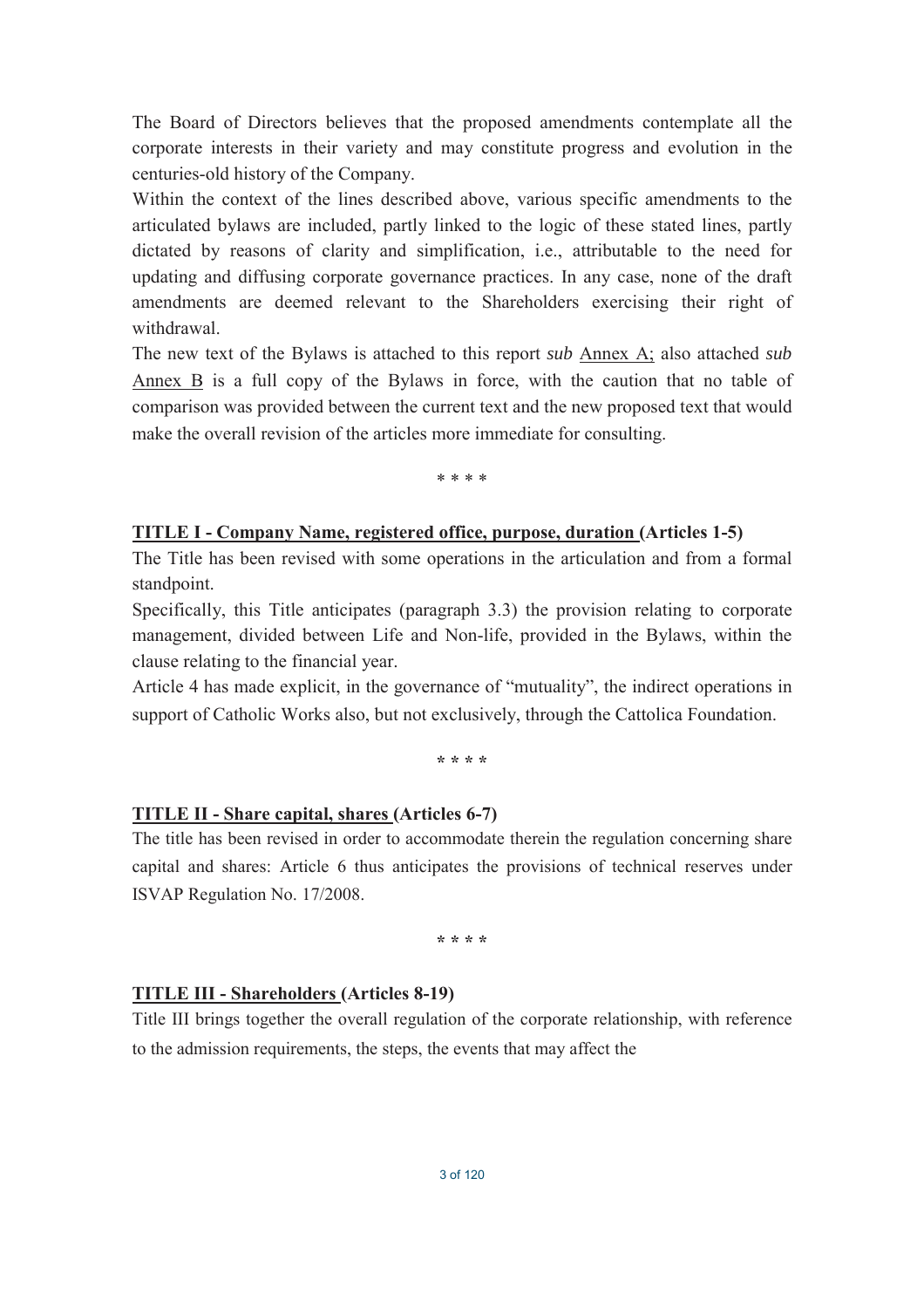## relationship.

## *Shareholders (Article 8)*

Article 8 is a more precise articulation of the categories of persons eligible to become Shareholders of the company, including collective investment undertakings in any form (UCITS).

## *Causes for non-admission to Shareholder (Article 9)*

Article 9, which identifies the causes of non-admission to Shareholder, has been revised and its perimeter narrowed to report situations of potential interest or competition as per sects. (a) and (c) directly for the aspiring Shareholder.

*Application for admission (Article 10)*  Article 10 remains unchanged.

*Admission procedure (Article 11)*  The admission procedure, in its possible stages, is summarised in Article 11.

# *Shareholder's domicile (Article 12)*

Article 12, having regard to the existing regulatory framework, has deleted the reference to the court with jurisdiction.

# *Loss of membership, the Shareholder's death, the Shareholder's exclusion, withdrawal, reimbursement of shares (Articles 13-17)*

Article 14 specifying the duties of the Board of Directors in the event of the Shareholder's death.

The other provisions relating to possible developments in the corporate relationship are not affected by the substantive operations.

## *Minimum share ownership (Article 18)*

Article 18 regulates, without revisions to the Bylaws in force, the minimum shareholding threshold; this provision is placed here for its "proximity" to the subject of limitations on equity participation referred to in the new Article 19.

## *Limits on shareholding (Article 19)*

Article 19 regulates the limits on equity shareholdings for Shareholders by status, likewise distinguishing, as in the present Bylaws, the individual position (without substantial revisions) and that of legal persons, collective entities and UCITS (for which the limit is raised to  $5\%$  of the share capital).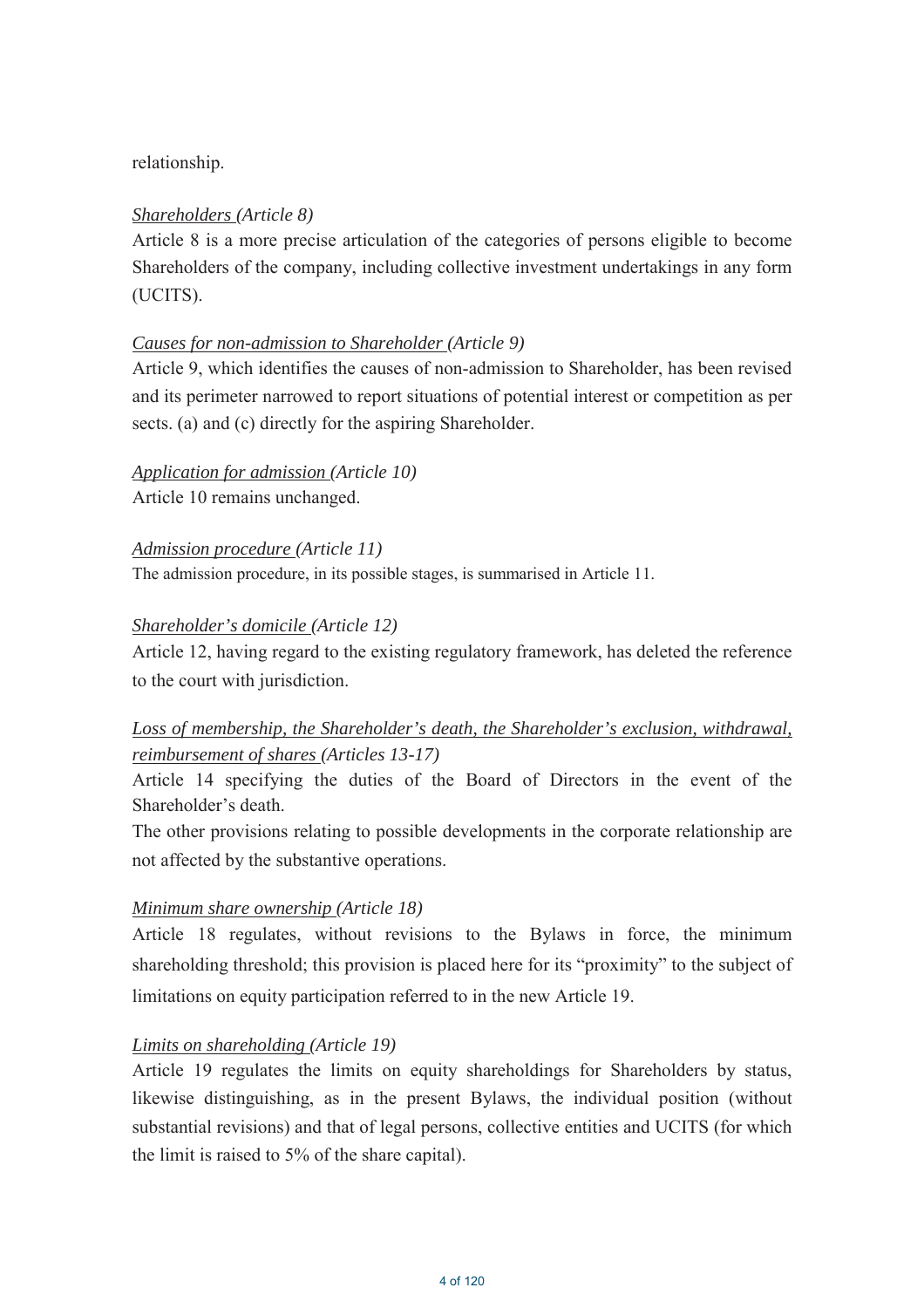The possibility is made explicit that no greater shareholding than the aforesaid limits in the membership list and the corporate relationships may howsoever occur, likewise without prejudice to the principle of the per capita vote.

\* \* \* \*

### **TITLE IV - Corporate governance (Article 20)**

The new Article 20 defines the structure of the company's governance, detailed in the subsequent Titles, identifying the bodies and functions which are entrusted with exercising corporate activities.

\* \* \* \*

## **TITLE V - Meeting (Articles 21-28)**

Statutory regulations relating to the Meeting, in addition to being rationalised in the Articles, are also integrated for the purposes of the adjustment resulting from the adopting a one-tier system for administration and control.

The attribution to the Audit Committee should be recalled, in particular, of exercising the power to convene the Meeting, if necessary for the performance of their duties (paragraph 22.3) and the allocation to the Meeting of the power to appoint and revoke the Committee for management and control and to elect its Chairman (paragraph 23.2).

\* \* \* \*

## **TITLE VI - Administration (Articles 29-48)**

Chapter I - Board of Directors (Articles 29-39)

Adopting the one-tier governance model causes the overall statutory revision of the guidelines for the Board of Directors, as described below.

Is the termination of the obligation of appointing the Executive Board is noted, in order to allow for greater collegiality within the Board of Directors and a sharper definition of the role of the CEO.

A more precise regulation is also provided for various functional and organisational profiles, in addition to an overall rationalisation in the enacting articles.

### Composition (Article 29)

This clause sets out the option in the bylaws for adopting the one-tier model of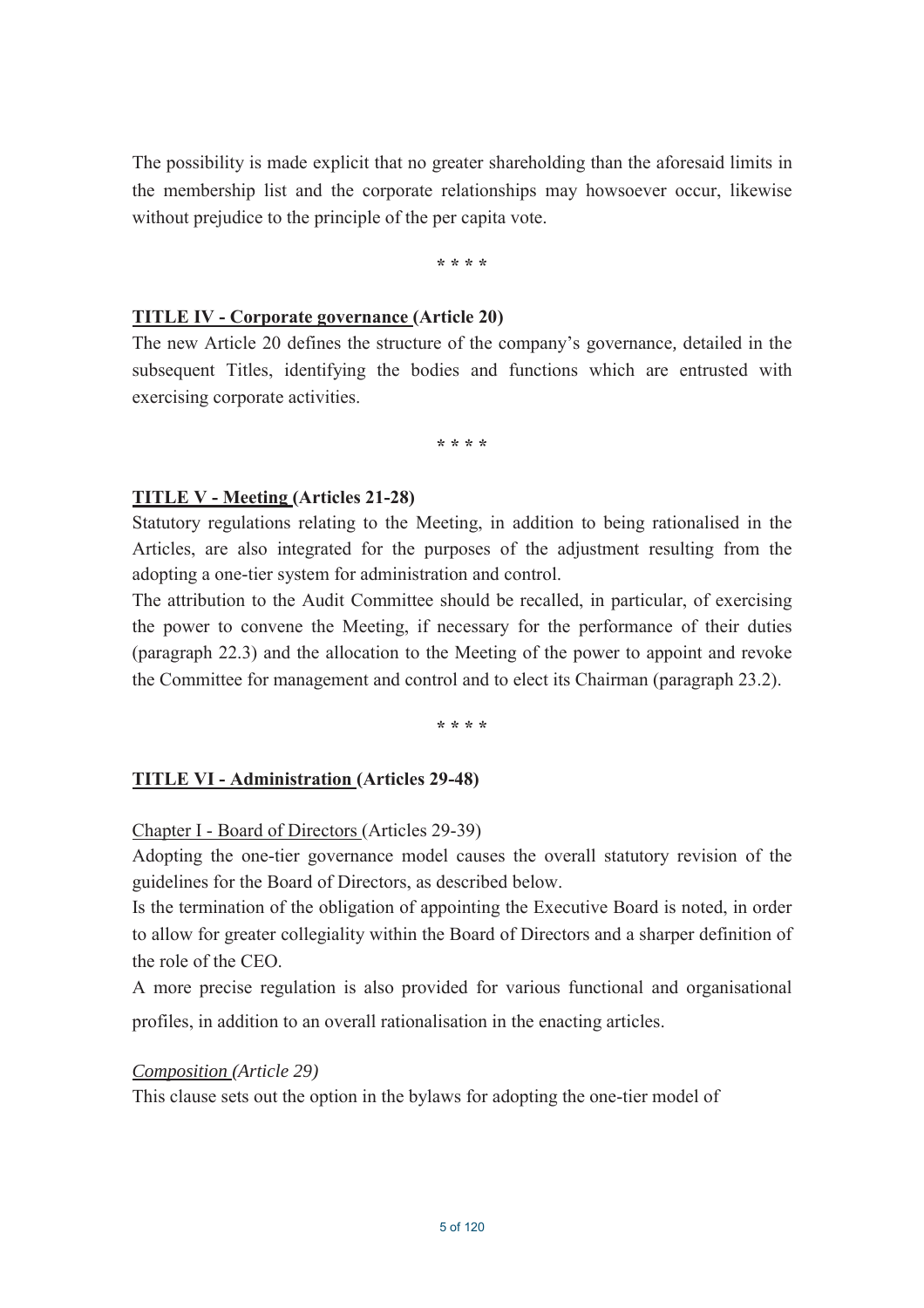administration and control and indicates that the Board is composed of a total of 17 members, 3 of which compose the Management Control Committee.

The absence is noted of provisions concerning the territorial origin of the members of the Board of Directors, which instead are in the applicable Bylaws, in order to simplify the formulation of the slates and appointing the Directors.

# Requirements for the members of the Board of Directors and the Management Control Committee (Articles 30 and 31)

The requirements for members of the Board of Directors are distinctly regulated depending on whether or not they belong to Management Control Committee.

Article 30 addresses, for all the Directors, the experience and integrity requirements provided by law. Also indicated are the additional statutory requirements, some of which were already established by the Bylaws and proposed again without changes, while others were strengthened or articulated differently.

With reference to the members of the Management Control Committee, Article 31 refers to the provisions applicable to the members of the control body of insurance enterpirses issuing shares and listed on regulated markets.

# Submitting slates of candidates (Article 32)

In addition to certain formal operations and the better wording of the clause, the most important changes concern: (i) the thresholds for submitting the slates by Shareholders that the new regulation will facilitate, within the margins of autonomy allowed by law (statutory thresholds that are identified, respectively, in the proportion of 1/40th of the share capital, similar to what is identified by the regulations for listed companies for exercising certain rights by shareholders, and the percentage of 1/80th of the number of shareholders regardless of the percentage of capital held); (ii) as a result of the option for the one-tier system of administration and control, splitting the slate into two sections, the second of which shows the candidates for the Office of Director and for the Office of member of the Management Control Committee.

The legitimacy of the Board was confirmed for presetting a slate of candidates, which was made however only optional.

## Voting and appointment (Article 33)

The regulations governing voting and appointing the d of Directors was changed as a result of adopting the one-tier system of the administration and control and the need to promote a role for institutional investors. In particular,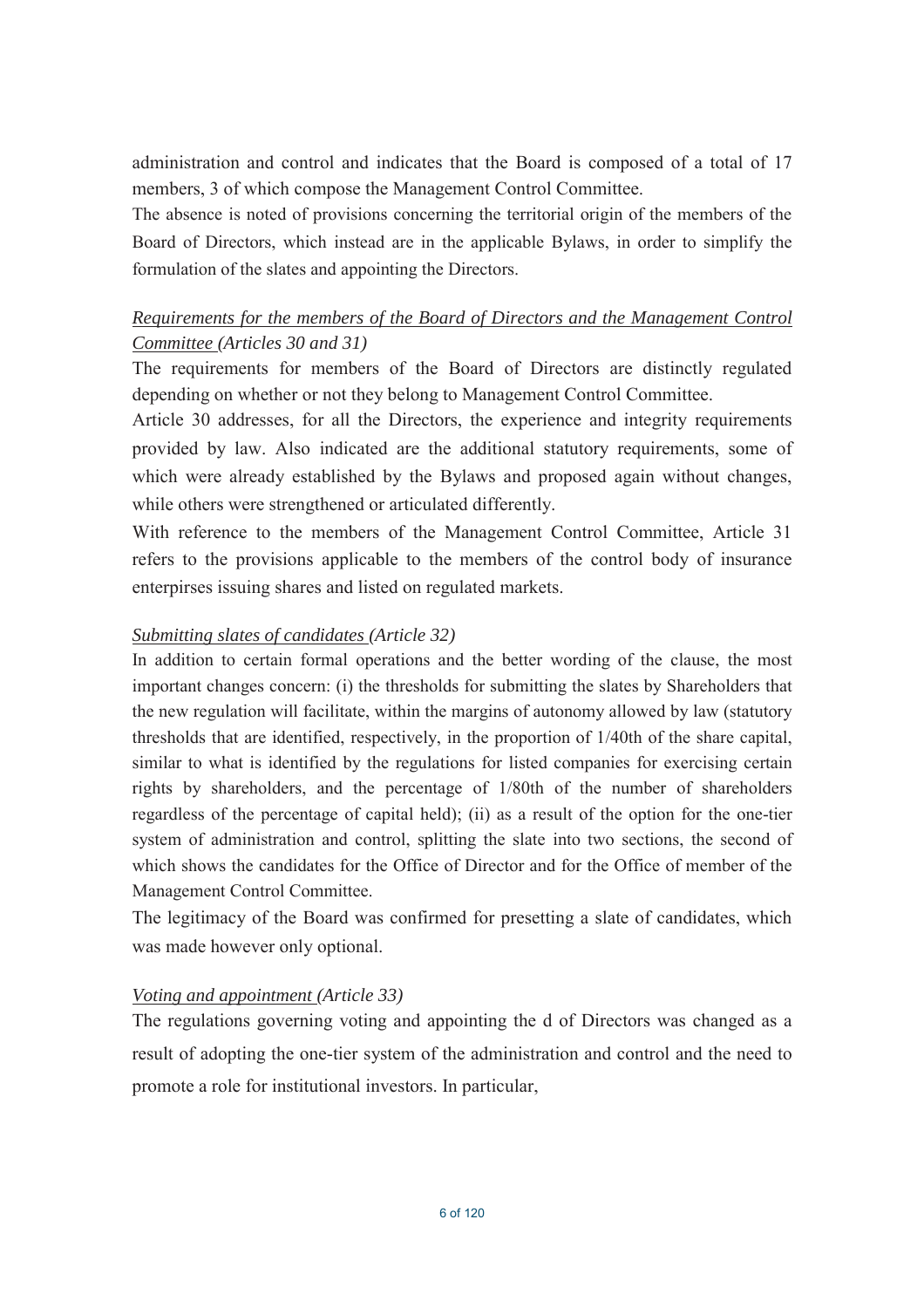the Minority Director is taken from the second section of the Minority Slate and joins as part of the Management Control Committee, where they are given the office of Chairman.

Another revision concerns the mechanism for rewarding any Capital Slate referred to in paragraph 33.7: 1 or 2 Directors are taken from the slate, other than the Majority slate. which is first by capital threshold and reached a threshold of votes of at least 10%, or 15% of the share capital, whatever the number of Shareholders who have voted is. The Directors taken from the Capital Slate are elected in place of a corresponding number of candidates on the slate from which a number of Directors equal to or greater than 12 should be taken.

Finally, in paragraph 33.9, a residual prediction is explained to become, with voting for candidates in the Meeting session by the related majority, upon completion of the Board of Directors in case the application of statutory mechanisms leaves vacancies (notably incomplete slates or candidates who do not meet the prescribed requirements).

## Replacement (Article 34)

The clause, in addition to referencing Article 2386 Civil Code, introduces a specific regulation concerning the replacement of members of the Board of Directors who are also members of the Management Control Committee.

## Meetings, resolutions, responsibilities, information streams (Articles 35-38)

Besides the various direct operations with a better formulation of statutory articles, the procedures for the functioning at the Board of Directors are better clarified in terms of meetings, resolutions and information streams, as well as their responsibilities, also in regard to the allocations for the purposes of promotion.

## **Remuneration (Article 39)**

There are no substantial revisions in the regulations on remuneration for members of the Board of Directors, subject to the necessary adjustment operations following the establishment, within the Board, of the Management Control Committee.

# Chapter II - the Chair, Vice Chairs, CEO, Secretary (Articles 40-42)

There are no substantial revisions from the current Bylaws.

It must however be noted: (i) the absence of provisions concerning the territorial origin of the Chair, Vice Chairs and CEO; (ii) the improved articulation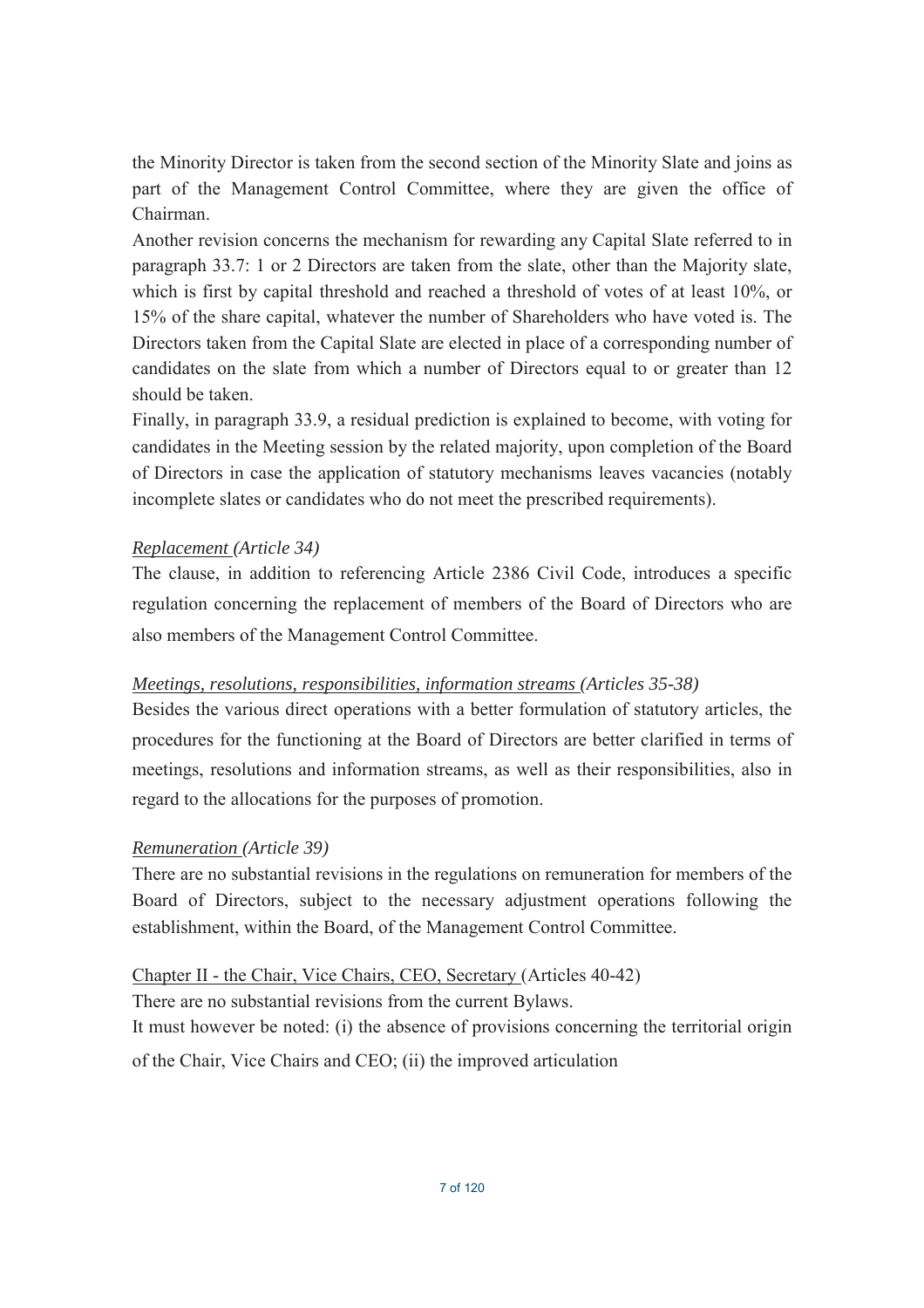of the Chairman of the Board of Directors' functions (Article 41); (iii) the introduction of a clause specifically referring to the position of CEO, which sums up the regulations of that function within the framework of governance (Article 42).

### Chapter III - Management Control Committee (Articles 43-45)

The statutory provisions relating to the Management Control Committee are included under Title VI concerning the administration of the Company, involving the body constituted within the Board of Directors.

Article 43, in particular, expands and howsoever specifies the tasks of the Management Control Committee relating to the legal rules and regulations, having to consider the insurance undertaking's status in issuing shares listed on the regulated market. Also outlined are forms of coordination with the Company's functions responsible for accounting and control, as well as with the control bodies of the subsidiaries.

Chapter IV - Board committees (Article 46)

A specific clause is introduced relating to Board committees, which takes into account the current provisions for regulatory Supervision and self-regulation.

The duties of the Board committees, however of an investigation and/or recommendation nature, and their operation are remitted to the regulation of the Board of Directors.

Chapter V- Representation (Articles 47-48)

There are no substantial revisions in the regulations on Company representation.

لله لله لله لله

# TITLE VII- General management, Manager, statutory financial reporting,  $(Articles 49-51)$

There are no substantial revisions in concerning general management, Manager statutory financial reporting, audit.

\* \* \* \*

## **TITLE VIII- Arbitration Board (Articles 52-53)**

There are no substantial revisions in the regulations on the Arbitration Board, except for adapting to the thresholds for the submission of slates for the purposes of the related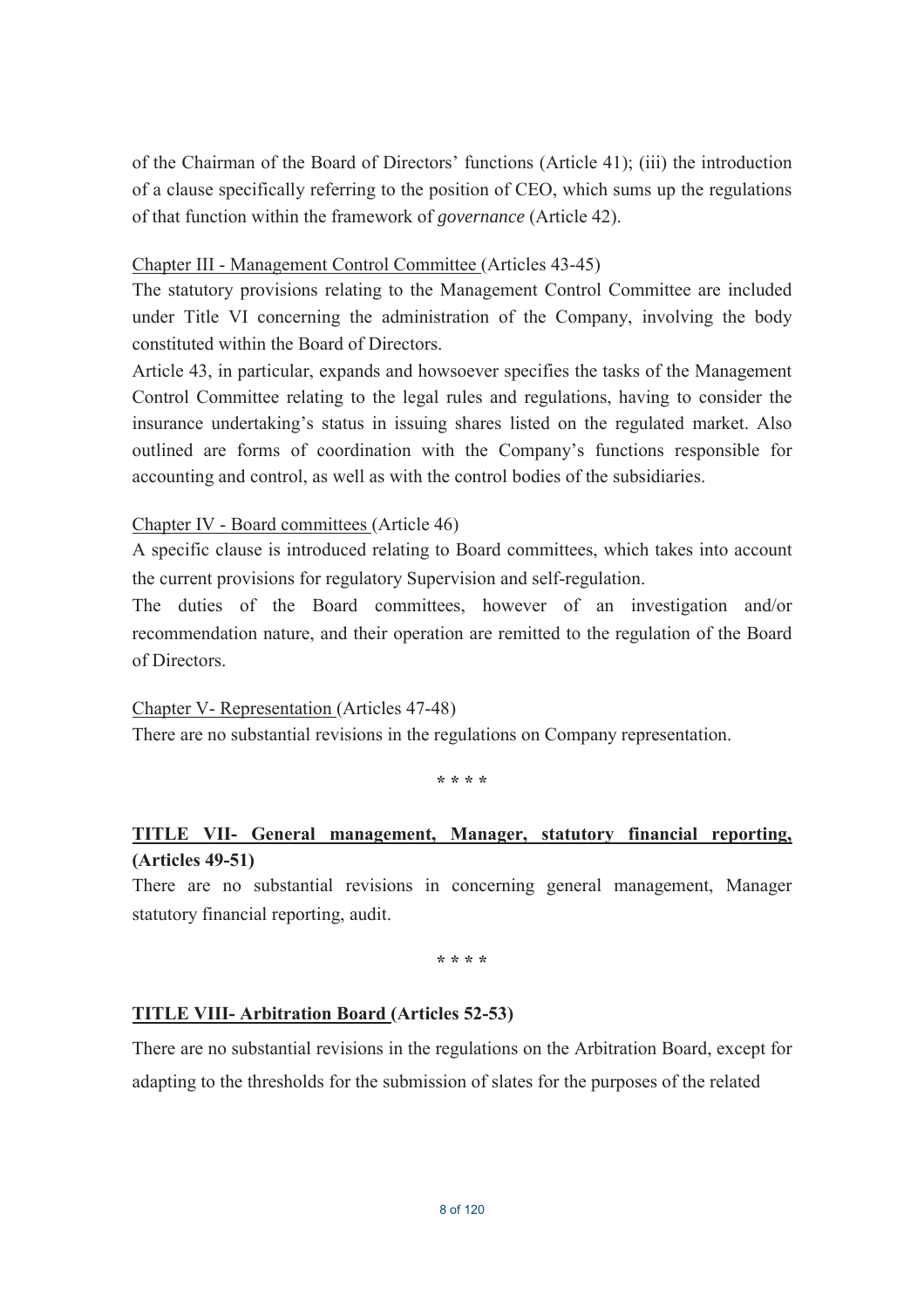appointment, which are aligned with the regulations of the Board of Directors.

\* \* \* \*

### **TITLE IX - Balance Sheet (Articles 54-55)**

Article 55 updates the regulations about uses of the profit for corporate purposes, which is remitted to the decisions of the Meeting anyway with a maximum percentage threshold (6%) for disbursements issued for the Foundation Cattolica Assicurazioni.

\* \* \* \*

## **Chapter X- Transitional and final provisions (Articles 56-60)**

Articles 56-58 were not subjected to amendments.

The transitional rules laid down in Article 59 are adapted to the new bylaws with the elimination of provisions no longer current.

Article 60 provides that the changes introduced by the Meeting on 27-28 April 2018 will be effective starting the date of its approval, once the legal requirements for authorisation and advertising are completed.

The exceptions are the corporate governance provisions (Article 20), Meeting (Articles 21-28), Administration (Articles 29-48) and General Management, Manager, statutory financial reporting, (Articles 49-51) and, with reference to the Board of Directors, the transitional rule in terms of gender balance (paragraph 59.3), which will take effect from the date set for the Shareholders' Meeting called for the next first renewal of the Board of Directors.

For the purposes of the preliminary formalities provided by law and the Bylaws functional for the renewal of the Board of Directors, the provisions of the new Bylaws regarding the composition, presentation of slates, voting and election of the Board of Directors (Articles 29-33) are effective starting on the date of convening the aforementioned Shareholders' Meeting called for the first renewal of the Board of Directors.

As a transitional measure, the provisions referred to in paragraph 60.3, which state, with certain adaptations (in particular, the elimination of provisions on territorial origin on the Board), the statutory regulations in effect concerning Meetings, Directors, Statutory Auditors, General Manager, Manager assigned and statutory audit.

It should also be noted that the provisions concerning consulting are not subject to recall, a function that is eliminated in the structure of the new Bylaws.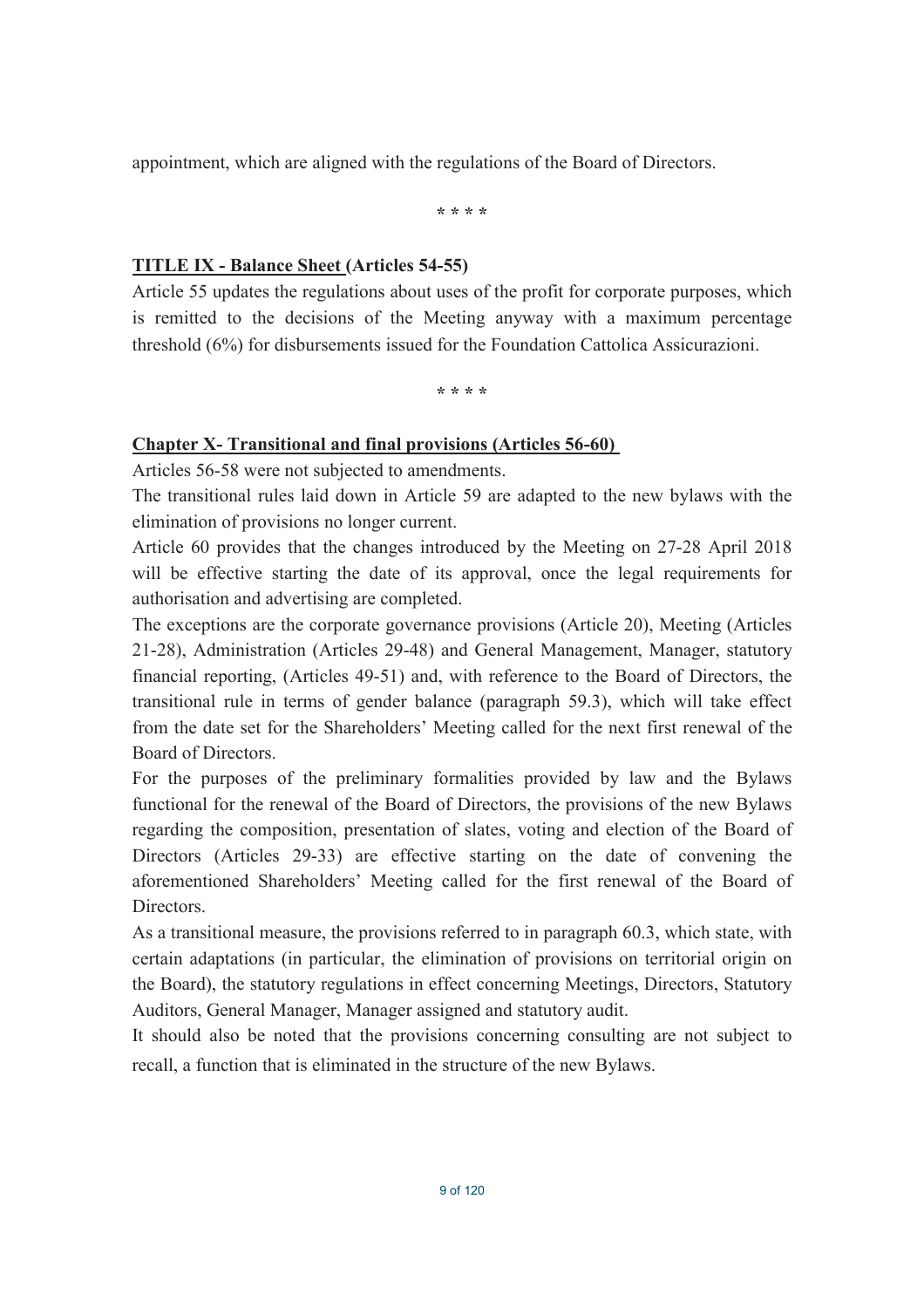The Board of Statutory Auditors that stems from the renewal by the Meeting on 27-28 April 2018, will expire on the date of the first renewal of the Board of directors with the adoption of the one-tier system of administration and supervision (section 60.5).

ر<br>مان مان مان مان

The organic nature and complexity of the new text of the bylaws, and taking into account the overall changes proposed, forming however a single subject of a single agenda item, allow that the vote should can be proposed and take place at one time. The proposed changes can be entered in the Companies Register only after approval by IVASS, pursuant to Article 196 of Leg. Decree 209/2005 and related regulations of implementation.

## **DRAFT RESOLUTION**

"The extraordinary shareholders' meeting, considering the report of the Board of Directors made available to the public in accordance with current legislation,

### resolved

1) to approve, as a whole, the new text of the corporate Bylaws, composed of 60 (sixty) articles, and annexed to the report of the Board of Directors, noting in particular that, with respect to the text currently in force, Article 10 has remained unchanged;

2) to establish that the amendments to the bylaws, subject to legal obligations, will be effective according to the temporary regulations established in Article 60 of the new text of the corporate Bylaws of the company annexed to the report of the Board of Directors, and thus, specifically:

(i) the amendments to the bylaws introduced will be effective starting the date of its approval, once the legal requirements for authorisation and advertising are completed, with the exception of the provisions on Corporate Governance (Article 20), Meeting (Articles 21-28), Administration (Articles 29-48) and General Management, Manager, statutory financial reporting, (Articles 49-51) and, with reference to the Board of Directors, the transitional rule in terms of gender balance (paragraph 59.3), which will take effect from the date set for the Shareholders' Meeting called for the next first renewal of the Board of